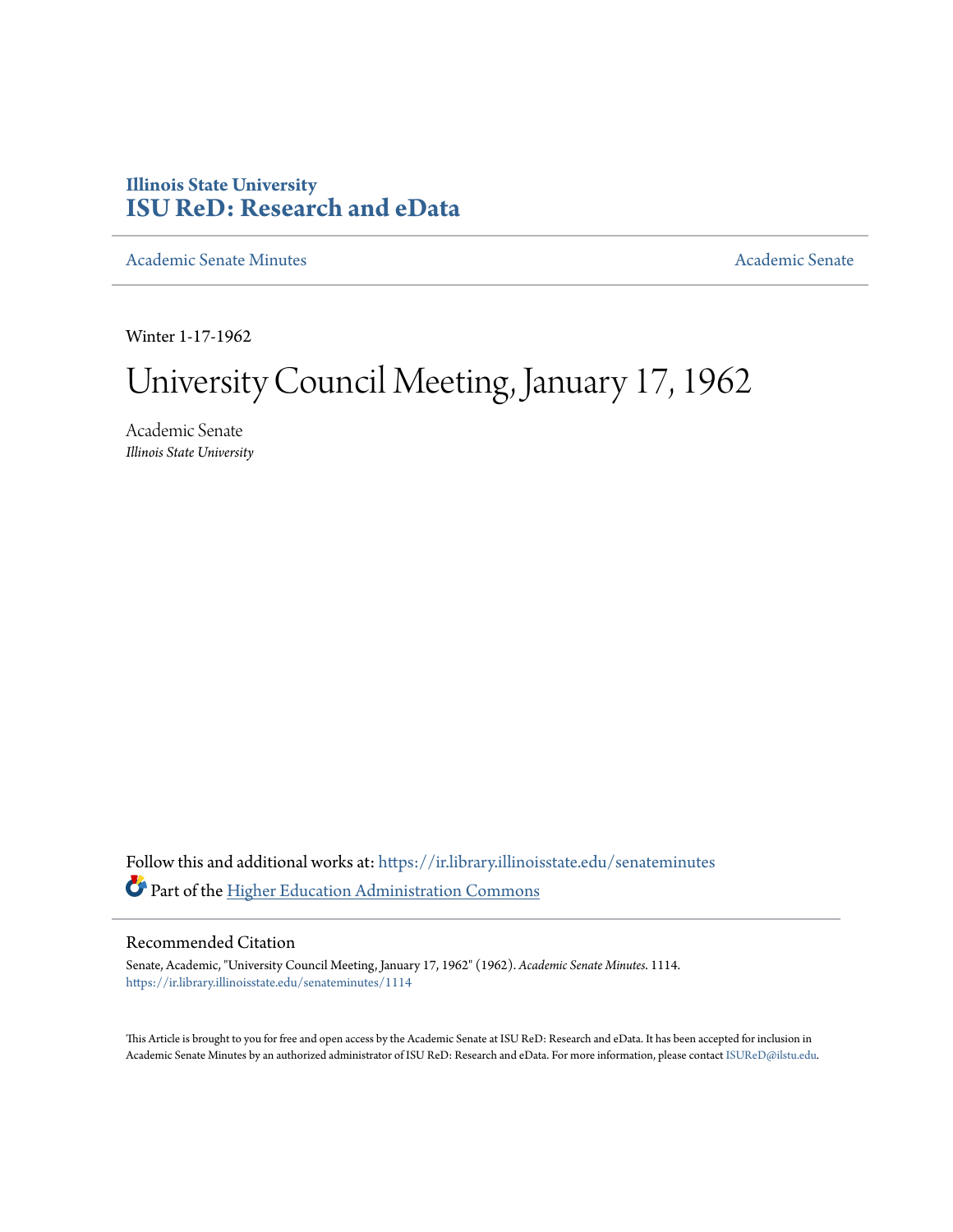## Minutes of the University Council (Not Approved by the Council)

Date: January 17. 1962

Members Present

| Robert Bone     | Arthur Larsen     |
|-----------------|-------------------|
| DeVerne Dalluge | Lewis Legg        |
| Arley Gillett   | Willard McCarthy  |
| Hal Gilmore     | Frank Philpot     |
| Vic Gimmestad   | Elizabeth Russell |
| Arlan Helgeson  | Eunice Speer      |
| Eric Johnson    | Charles White     |
|                 | Ruth Yates        |

Visitors Bradford Barber

No. 10

#### APPROVAL OF MINUTES

Miss Speer moved that the minutes of the December meeting be approved, The motion was seconded by Miss Yates and carried.

#### REPORT OF THE COMMITTEE ON COMMITTEES

Mr. Barber, Chairman of the Committee on Committees, presented a report concerning the activities and recommendations of the Committee on Committees. The report was reviewed and discussed by the Council. It was moved by Mr. White and seconded by Miss Speer that the report be approved. The motion carried. A copy of the report is attached to the minutes.

#### ELECTIONS COMMITTEE

Miss Russell submitted a list of those faculty members who asked *to* have their names deleted from the nominating ballot for University Council membership. Their names will be deleted from the ballot.

#### TEACHING LOAD STUDY

Mr. Dalluge read a communication from the Executive Officers of the ISNU Chapter of the A.A.U.P. suggesting that the Council study questions of teaching load. The request was reviewed and discussed. A motion was made by Mr. Gimmestad and seconded by Mr. Philpot that the Executive Committee of the Council appoint a committee to explore the problem of teacher load. The motion carried. Council members were requested to submit suggested names of members for the committee to the Executive Committee, which will appoint the said committee.

#### REQUIREMENTS FOR FACULTY RANK

Mr. Dalluge read a communication from the ISNU Chapter of the A.A.U.P. suggesting that the Council make a systematic appraisal of the academic requirements for the several academic ranks. The communication was reviewed. The Council instructed its secretary to write to the president of the ISNU Chapter of the A.A.U.P. requesting clarification of what is wanted in the study of requirements for academic ranks.

#### BLUE CROSS AND BLUE SHIELD GROUP INSURANCE

Eric Johnson preseuted a report concerning the Blue Cross, Blue Shield, and Major Medical group insurance plan in effect on our campus. The report was reviewed and accepted by the Council. The following is Mr. Johnson's report:

"Blue Cross, Blue Shield and Major Medical insurance is available to faculty and staff members of the University under a merit rated group plan. Reductions in the premium are available to members of the gxoup as a result of the large number of policyholders and the advantage to the insuring companies in the collection of a single premium. The Uni~ versity has no association with the campus group insurance plan other than to collect individual premiums and to transmit a monthly payment to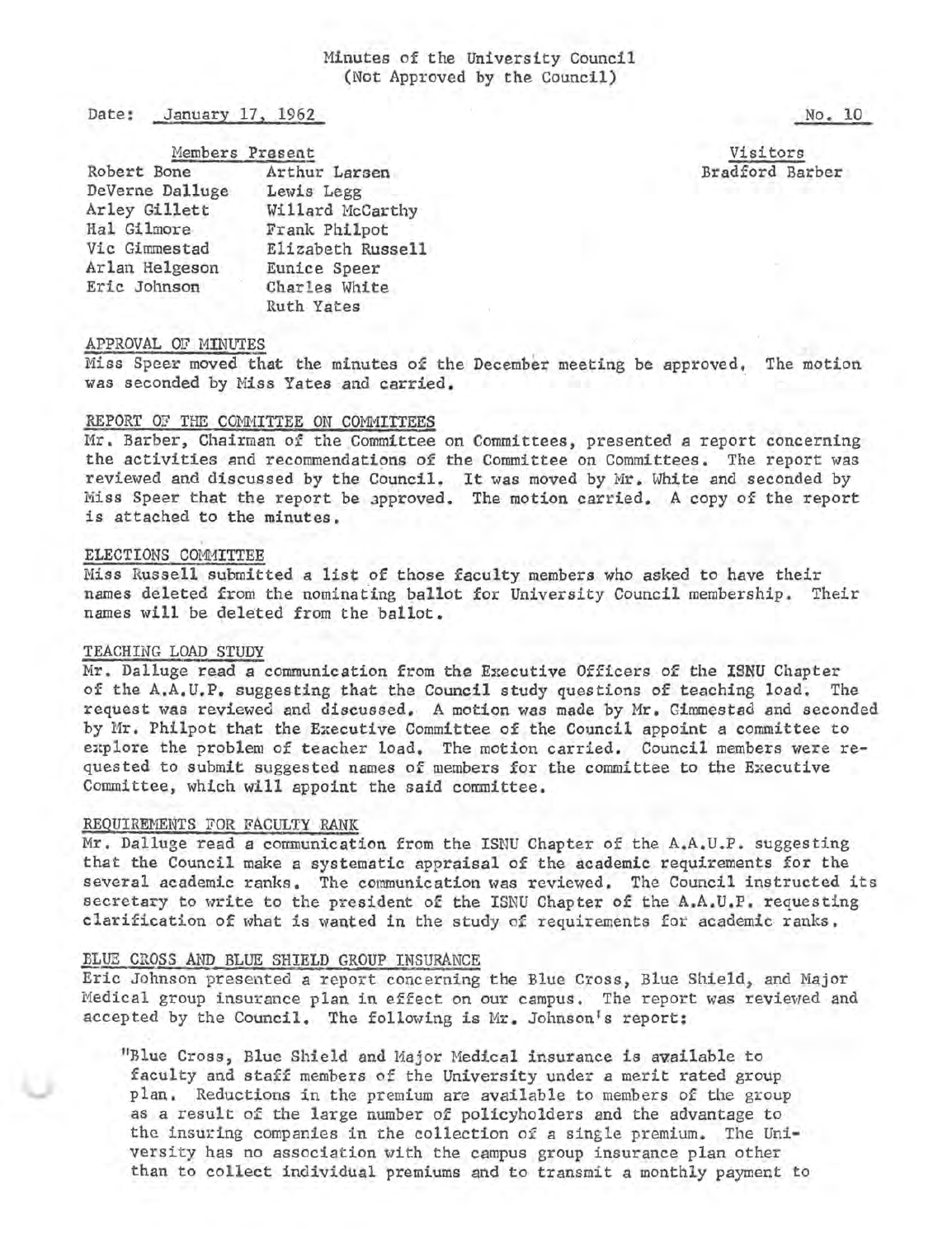the insuring companies. The group has no resources other than those paid to it by its members.

The insurance premium for Blue Cross-Blue Shield insurance is due in Chicago on the morning of the 15th of each month. In the event that a group premium is late, the insuring company will not be able *to* process new claims. A 30-day grace period is provided in the group contract. This is considered an emergency period which the group might be forced to utilize in the event that payrolls are late for some reason beyond the control of either the University or the group members. Approximately two to three days are required to complete all tabulations for insurance after all individual payments have been received in the Personnel Office. This task has become more complicated with the addition of our Major Medical since approximately twelve different options are available to staff members. It is for this reason that the "7th of the month" date must continue to be the deadline for premium payments as it has been for the past ten years.

At the time of our anniversary enrollment date, in November of 1961, members of the campus insurance group were notified that the Personnel Office would no longer continue to make follow-up calls by the telephone to those members of the group who were late with premium payments. The increasing size of the group and the complexity of individual insurance options made this additional burden impossible to absorb within any Uni-<br>versity office. The letter sent to group members in November stated that no monthly notifications would be made in the future.

In the event that the individual members of the campus group fails *to*  deposit a premium by the deadline *date,* that individual or family will be dropped from the campus group and will be notified of that action. At the same time, material will be sent through which the former group member may become a "Direct Pay" member and pay premiums directly to the Chicago office. This option must be exercised within one month and payments must be made for three months in advance at the community rate. The staff member may make immediate application to return to the campus group. If the application is made prior to the 15th of any month, that individual will be returned to the campus group on the 15th of the following month. Upon return to the campus group the individual must again pay the monthly premium by the 7th of the month. At the time of return, the insuring companies will refund any advance direct payments which are unused.

Membership in the campus merit rated group is a convenient and economical way to handle a health insurance payment. Since the group has no resources other than those deposited by group members, it is essential that all members submit payments on time. It is not possible to secure the benefits of group membership unless each individual member fulfills his part of the group's obligation."

#### LABORATORY SCHOOLS

\  $^\vee$  $\leq$  President Bone presented a statement of philosophy and purposes of the laboratory schools in teacher education at ISNU. He indicated that the statement was prepared by the Committee of Nine and was submitted to the directors of the laboratory schools, their advisory committees, and othern concerned with the laboratory schools, for suggestions and approval. The statement was reviewed by the Council. A motion was made by Mr. Johnson and seconded by Miss Russell that the statement be approved. The motion carried. A copy of the statement is attached to the minutes.

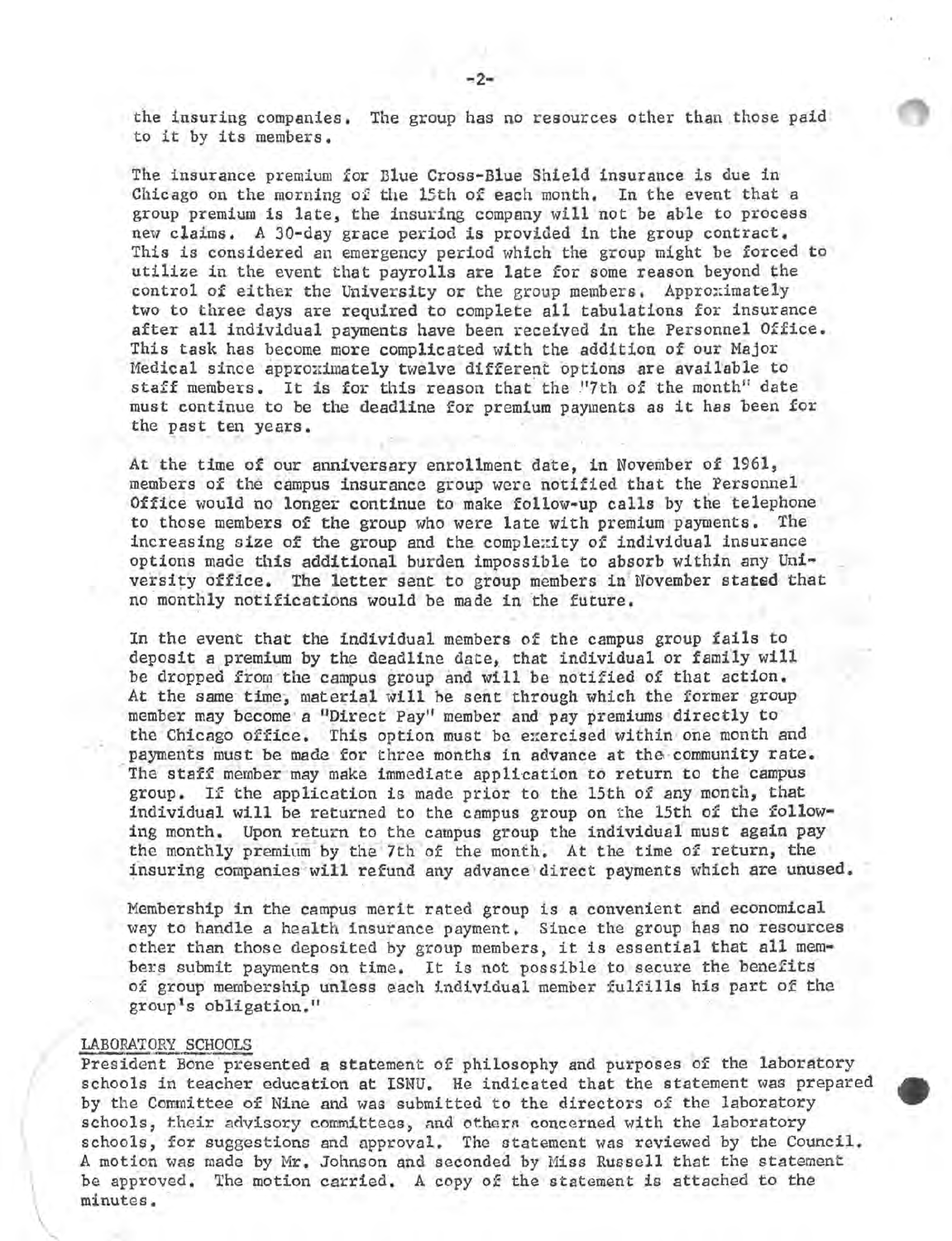## NEW UNIVERSITY HIGH SCHOOL

President Bone presented a review of a memorandum from the Committee of Nine and the University Council Chairman, directed to the University High School Building Committee. The memorandum included factors of concern to those individuals and groups responsible for the planning of the new University High School. The following factors relative to the new University High School were outlined: function, enrollment, organization, funds available for construction, and degree of selfcontainment. President Bone reviewed the procedures used by the Committee of Nine in arriving at its recommendations.

A motion was made by Mr. Helgeson and seconded by Mr. Legg that the memorandum be approved. The motion carried.

#### ESTIMATED ENROLLMENT 1961-69

Dean Larsen presented a report of estimated enrollments at ISNU for the period 1961-69. The report had been developed by him, as a member of the Committee of Nine, and it was approved by that committee. The report also included estimated fall course registrations by departments for the period 1961-69. The report will be used by departments in planning their future space, staff, and other needs.

#### FACULTY HANDBOOK

President Bone reported on the progress of the Committee which is revising the faculty handbook. The committee is meeting regularly and the revision is progressing.

#### DISASTER READINESS REPORT

Miss Speer made a progress report concerning the work of the Board studying disaster readiness. The Board is meeting regularly and studying problems relating to disaster readiness.

#### COMMUNICATIOHS TO THE COUNCIL

Mr. Dalluge indicated that he had received a communication from Miss Ellen Kelly concerning the grading system and academic standing of students at various periods during the semester. Members of the Council will be given an opportunity to review the communication before the next meeting.

The meeting adjourned at 10:15 p.m.

DeVerne Dalluge, Chairman Willard McCarthy, Secretary